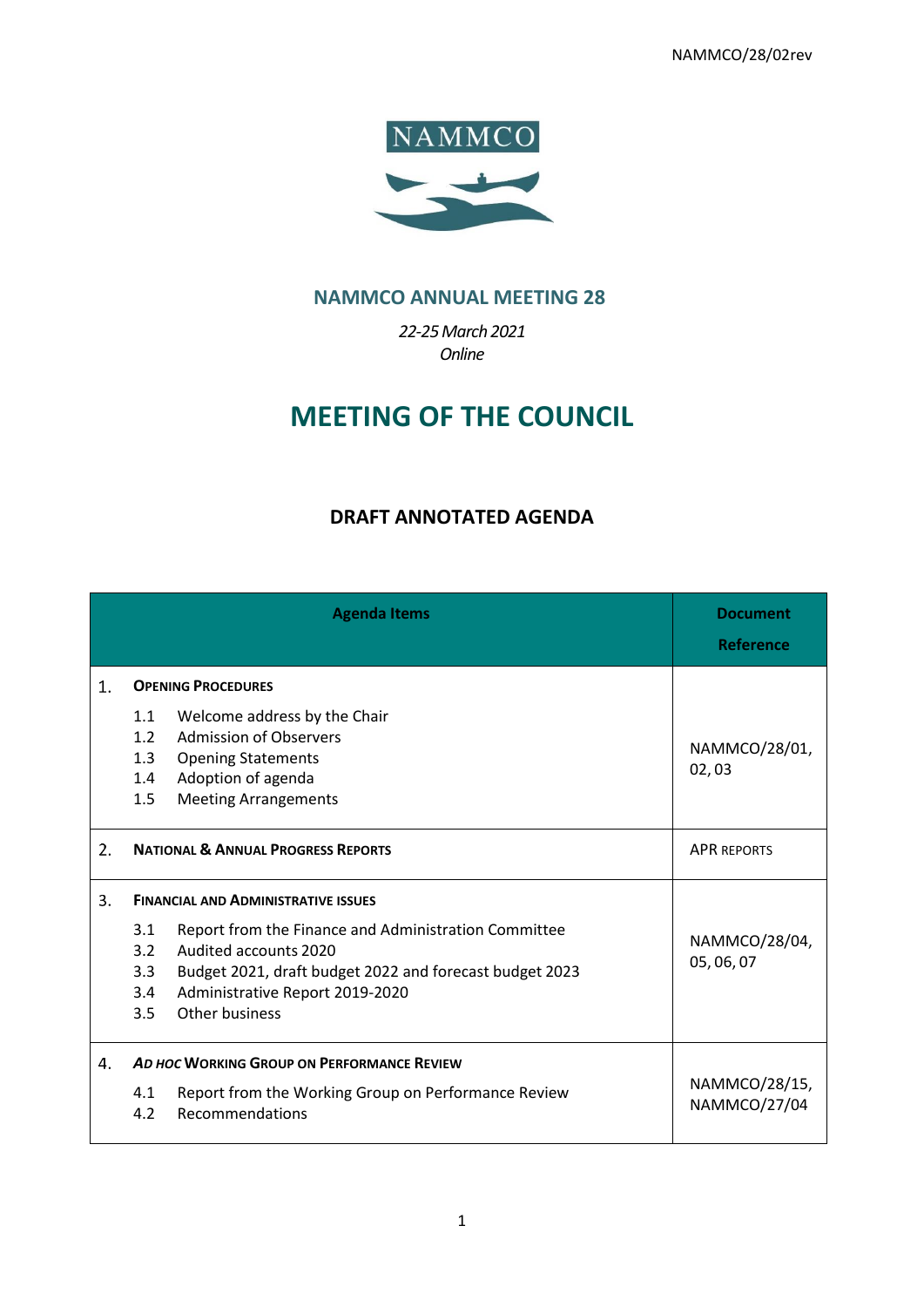| 5.  | <b>SCIENTIFIC COMMITTEE (SC)</b>                                                                                                                                                                                                                                                                          |                                                      |
|-----|-----------------------------------------------------------------------------------------------------------------------------------------------------------------------------------------------------------------------------------------------------------------------------------------------------------|------------------------------------------------------|
|     | 5.1<br>Report of the Scientific Committee<br>Adoption of priorities and work plan 2021-2022<br>5.2<br>Other business<br>5.3                                                                                                                                                                               | NAMMCO/28/08,<br>18, 19                              |
| 6.  | <b>COMMITTEE ON HUNTING METHODS (CHM)</b>                                                                                                                                                                                                                                                                 |                                                      |
|     | 6.1<br>Report of the Committee on Hunting Methods<br>6.2<br>Adoption of priorities and work plan 2021-2022<br>Other business<br>6.3                                                                                                                                                                       | NAMMCO/28/09                                         |
| 7.  | <b>COMMITTEE ON INSPECTION AND OBSERVATION (CIO)</b>                                                                                                                                                                                                                                                      |                                                      |
|     | 7.1<br>Report of the Committee on Inspection and Observation<br>Revisions to the Inspection and Observation Scheme<br>7.2<br>Section A<br>7.2.1<br>7.2.2<br>Section B<br>Observation activities in 2021 and 2022<br>7.3<br>7.4<br>Adoption of priorities and work plan 2021-2022<br>Other business<br>7.5 | NAMMCO/28/10,<br>16, 17, FI04                        |
| 8.  | <b>WORKING GROUP ON BY-CATCH, ENTANGLEMENTS AND LIVE STRANDINGS (BYCELS)</b>                                                                                                                                                                                                                              |                                                      |
|     | 8.1<br>Report of the BYCELS Working Group<br>Adoption of priorities and work plan 2021-2022<br>8.2<br>Other business<br>8.3                                                                                                                                                                               | NAMMCO/28/11                                         |
| 9.  | <b>MANAGEMENT COMMITTEES (MCs)</b>                                                                                                                                                                                                                                                                        |                                                      |
|     | Proposals for Conservation and Management<br>9.1<br>Recommendations for Scientific Research and Requests for Scientific<br>9.2<br>Advice from the SC<br>Other business<br>9.3                                                                                                                             | NAMMCO/28/12,<br>13, FI01, FI02,<br>FI03, MC05, MC06 |
|     | 10. ENVIRONMENTAL QUESTIONS & ECOSYSTEM APPROACH TO MANAGEMENT                                                                                                                                                                                                                                            |                                                      |
|     | 11. EXTERNAL RELATIONS                                                                                                                                                                                                                                                                                    | NAMMCO/28/07                                         |
|     | 12. COMMUNICATION AND OUTREACH                                                                                                                                                                                                                                                                            | NAMMCO/28/07, 20                                     |
|     | 13. ELECTION OF CHAIR AND VICE-CHAIR                                                                                                                                                                                                                                                                      |                                                      |
|     | 14. ANY OTHER BUSINESS                                                                                                                                                                                                                                                                                    |                                                      |
| 15. | <b>CLOSING PROCEDURES</b><br>15.1 Press Release<br>15.2 Next Meeting                                                                                                                                                                                                                                      | NAMMCO/28/14                                         |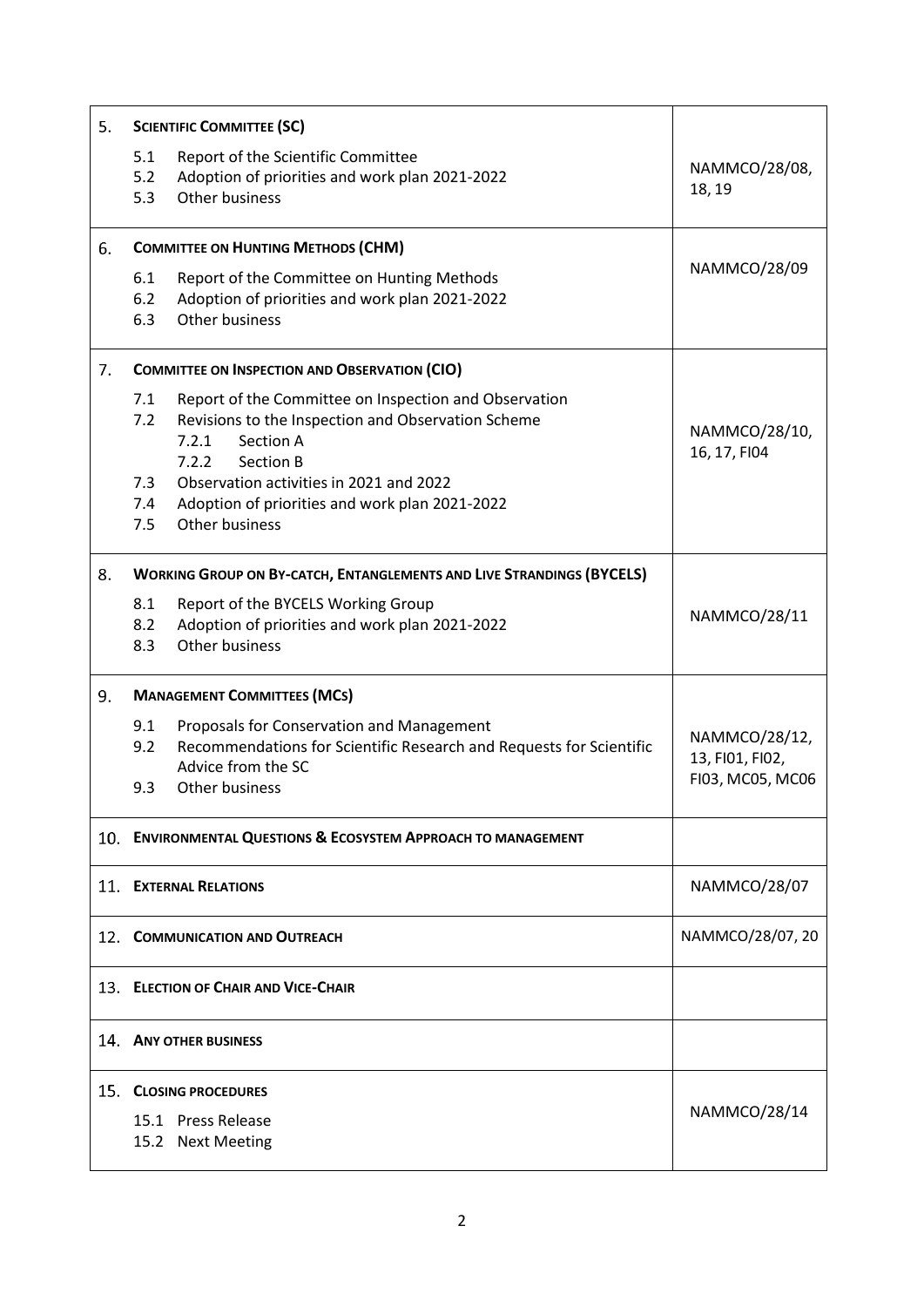# **Annotations**

## **Item 1. Opening Procedures**

Due to the meeting format and limited time, Members and Observers are asked to submit any general statements they may wish to make in writing, to which the Chair will make reference under item 1. These statements will be made available to the participants on the website.

## **Item 2. National & Annual Progress Reports**

Under this item, Members and Observer Governments will have the opportunity to briefly highlight any national conservation and management matters of particular interest to NAMMCO.

#### **Item 3. Financial and Administrative Issues**

Item 3.1: The report of the Finance and Administration Committee (FAC) (NAMMCO/28/04), will become available after the meeting of the FAC and on Monday 22 March.

The Council will consider the recommendations of the FAC.

Item 3.2: The audited accounts for 2020 (NAMMCO/28/05), including the result and balance sheet and auditor's report, will be presented for approval of the Council.

Item 3.3: The Council will adopt the final budget for 2021, a draft budget for 2022 and a forecast budget for 2023 (NAMMCO/28/06). The 2021 budget was adopted on a provisional basis by the Council/HoDs in March 2020.

Item 3.4: The Administrative Report of the Commission for 2019 and 2020 (NAMMCO/28/07) will be presented for the information of the Council.

# **Item 4.** *Ad hoc* **Working Group on Performance Review** (PRWG)

Council 27 agreed to establish an *ad hoc* Working Group (WG) led by the Chair of Council to review the recommendations introduced in the Performance Review Report (PRWG). The report of the Ad Hoc Working Group on Performance Review (NAMMCO/28/15) will be presented by its Chair.

The Council will consider the PRWG's recommendations regarding the responses of NAMMCO to the recommendations of the Performance Review Panel.

#### **Item 5. Scientific Committee (SC)**

Item 5.1: The report of the SC (NAMMCO/28/08) is a consolidated summary from the [2019](https://nammco.no/wp-content/uploads/2017/01/final-report_sc26-2019_rev230120.pdf) and [2021](https://nammco.no/wp-content/uploads/2017/01/final_report_sc27_2021.pdf) reports, which also includes the executive summary of both reports.

The SC has convened seven working groups and two workshops since its annual meeting in 2018. The reports of five of them have been made available on nammco.org a month after the distribution of the reports to the SC and the Council. They can be found at:

- JOINT [IMR/NAMMCO](https://nammco.no/wp-content/uploads/2019/02/final-report_hpws_2019.pdf) INTERNATIONAL WORKSHOP ON THE STATUS OF HARBOUR PORPOISES IN THE NORTH ATLANTIC
- HARBOUR PORPOISE WORKING GROUP [\(HPWG\)](https://nammco.no/topics/hpwg_reports/)
- JOINT [ICES/NAFO/NAMMCO](https://nammco.no/topics/wgharp_reports/) WORKING GROUP ON HARP AND HOODED SEALS (WGHARP)
- *AD HOC* WORKING GROUP ON N[ARWHAL IN](https://nammco.no/topics/narwhal_beluga_reports/) EAST GREENLAND (NEGWG)
- A[BUNDANCE](https://nammco.no/topics/abundance_estimates_reports/) ESTIMATE WORKING GROUP (AEWG)
- **BY-CATCH WORKING GROUP [\(BYCWG\)](https://nammco.no/topics/byc_reports/)**
- **COASTAL SEALS W[ORKING GROUP](https://nammco.no/topics/cswg_reports/) (CSWG)**

Two reports from 2020 are not yet available, but their discussions and conclusions are summarised both in the executive summary and the full 2021 SC report:

- NAMMCO-JCNB JOINT WORKING GROUP ON NARWHAL AND BELUGA: awaiting the review by the JCNB
- NAMMCO-ICES WORKSHOP ON SEAL MODELLING: the final report is still pending.

The Chair of the SC will give a summary presentation of the overall work of the SC. Information and recommendations pertaining to species and eco-system related issues will be presented in the relevant Management Committees.

The SC requests guidance from the Council regarding the proposed year and scope for the next NASS (NAMMCO/28/18) and the update it provides on the Super tag project (NAMMCO/28/19). The SC also request guidance regarding the funding of both projects.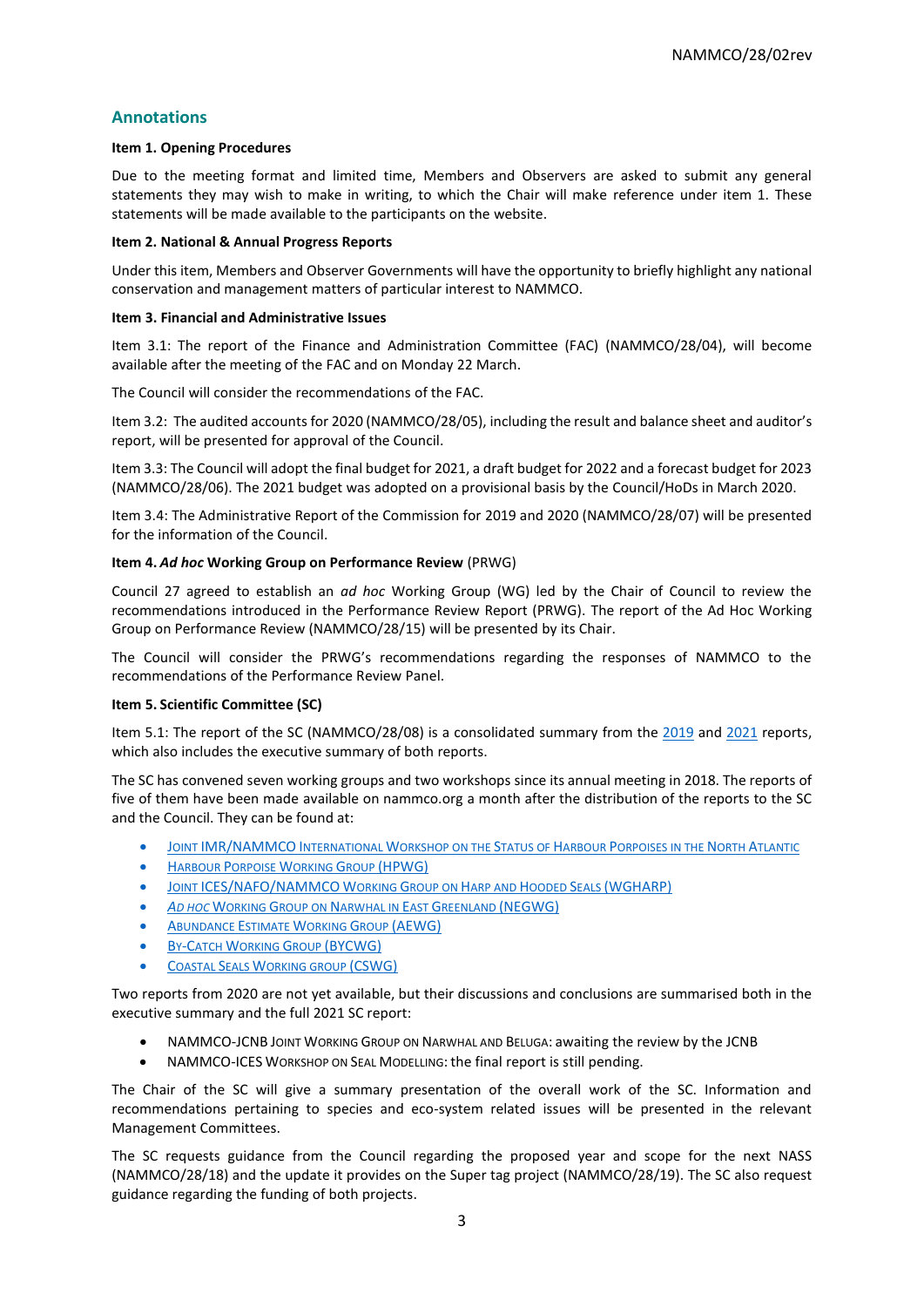The NAMMCO Scientific Publications is an open access journal, which under the Science Europe Plan S initiative should follow an open data archiving. At its 2029 meeting, the SC sought guidelines from the Council and Member Countries regarding the desirability of having open data archiving for survey data.

Item 5.2. Council will decide on the priorities and work plan for the Committee in 2021 and 2022

# **Item 6. Committee on Hunting Methods (CHM)**

Item 6.1: The report of the CHM (NAMMCO/28/09) is a is a consolidated summary of the reports of all meetings held since Council 27.

The Council will consider the recommendations of the Committee.

Item 6.2: The Council will decide on the priorities and the work plan for the Committee in 2021 and 2022.

# **Item 7. Committee on Inspection and Observation (CIO)**

Item 7.1: The report of the CIO (NAMMCO/28/10) is a consolidated summary of the reports of all meetings held since Council 27.

The Council will consider the recommendations of the Committee.

Item 7.2: The ongoing revision of the Inspection and Observation Scheme will be presented (NAMMC/28/16). The Council will consider the recommendations presented in document NAMMCO/28/10 related to Section A and Section B of the Observation Scheme.

Item 7.3. The Council will decide on the scope and range of observation activities for 2021 and 2022 (NAMMCO/28/17).

Item 7.4. The Council will decide on the priorities and work plan for the Committee in 2021 and 2022.

# **Item 8. Working Group on By-Catch, Entanglements and Live Strandings (BYCELS)**

Item 8.1: The report of the BYCELS Working Group (NAMMCO/28/11) is a consolidated summary of the reports of all meetings held since Council 27.

The Council will consider the recommendations of the Committee.

Item 8.2: The Council will decide on the priorities and work plan for the Committee in 2021 and 2022.

# **Item 9. Management Committees (MCs)**

The Management Committees will meet on Tuesday 23 and Wednesday 24 March. Under this agenda item, they will provide to the Council

- For information: an overview of any new proposals for conservation and management that have been agreed upon by the MCs (NAMMCO/28/12).
- **For consideration:** new (or modified) Recommendations for Scientific Research and Requests for Advice from the Scientific Committee (NAMMCO/28/13).

# **Item 10. Environmental Questions & Ecosystem Approach to Management**

The importance of environmental questions to NAMMCO and the commitment to progress towards an ecosystem approach to management was reiterated in the Nuuk Declaration in 2017. Environmental matters directly related to scientific advice on the conservation and management of marine mammals are addressed by the MCJ. Other issues of relevance to NAMMCO may be raised under this item.

# **Item 11. External Relations**

The Administrative Report (NAMMCO/28/07) presents an overview of governmental and intergovernmental IGO meetings and events where NAMMCO was represented in 2019 and 2020 and provides relevant observer reports.

# **Item 12. Communication and Outreach**

An update on communication and outreach activities in 2019 and 2020 is included in the Administrative Report (NAMMCO/28/07). The update also includes an update on the NAMMCO website, the NAMMCO Scientific Publications and information on the website and social media.